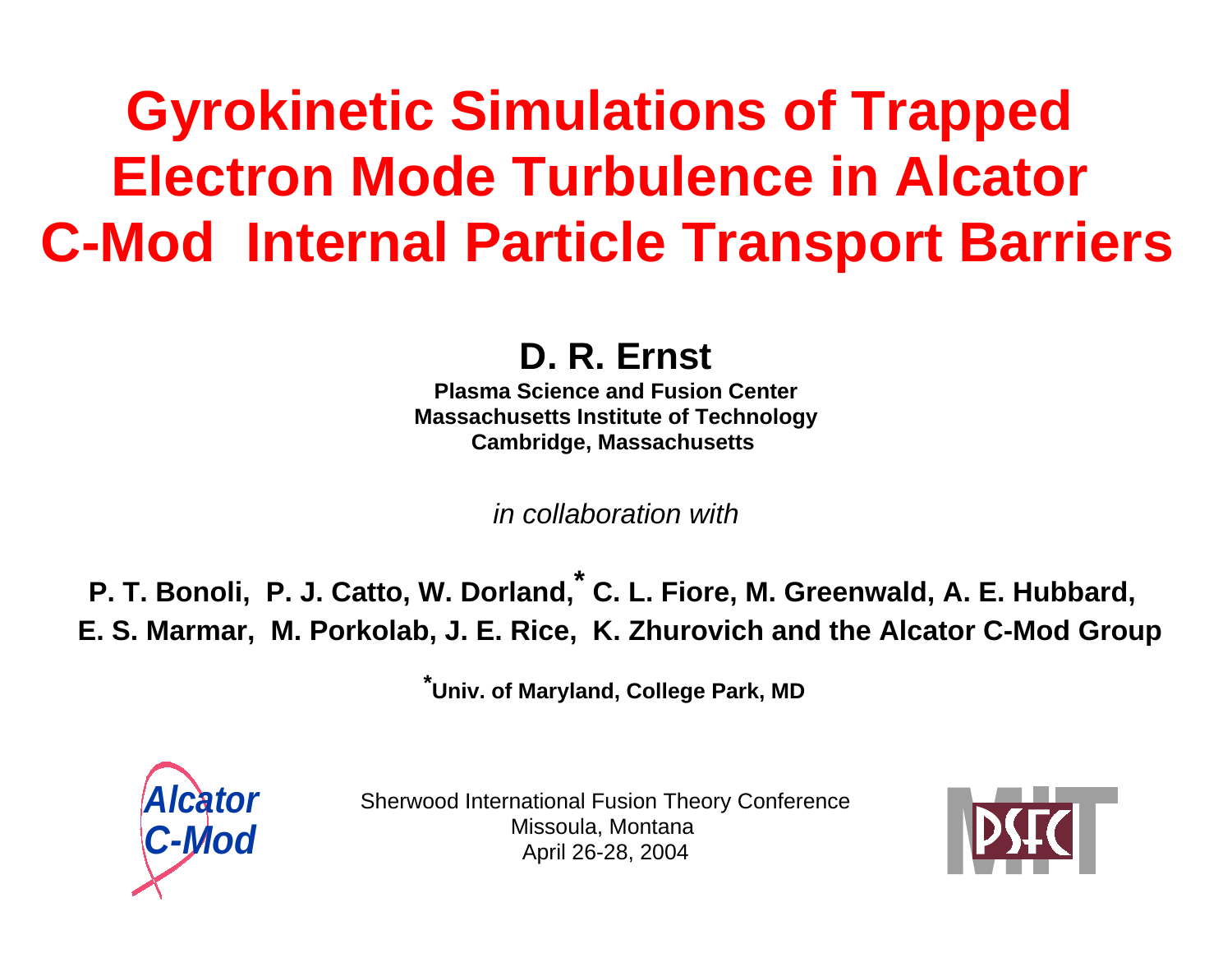#### **Internal Transport Barrier Produced by Moving ICRH Resonance Off-axis**

- **Broadened temperature profile remains nearly unchanged while density peaks**
- **Electron and impurity densities rise inside the heating radius until radiative**  collapse, unless controlled (here  $Z_{\text{eff}}$  < 1.8)



**Recent result: ITB threshold very sensitive to B T, reproducible, no hysteresis**

S. J. Wukitch et al., Phys. Plasmas (2001) C. L. Fiore et al., Phys. Plasmas (2004)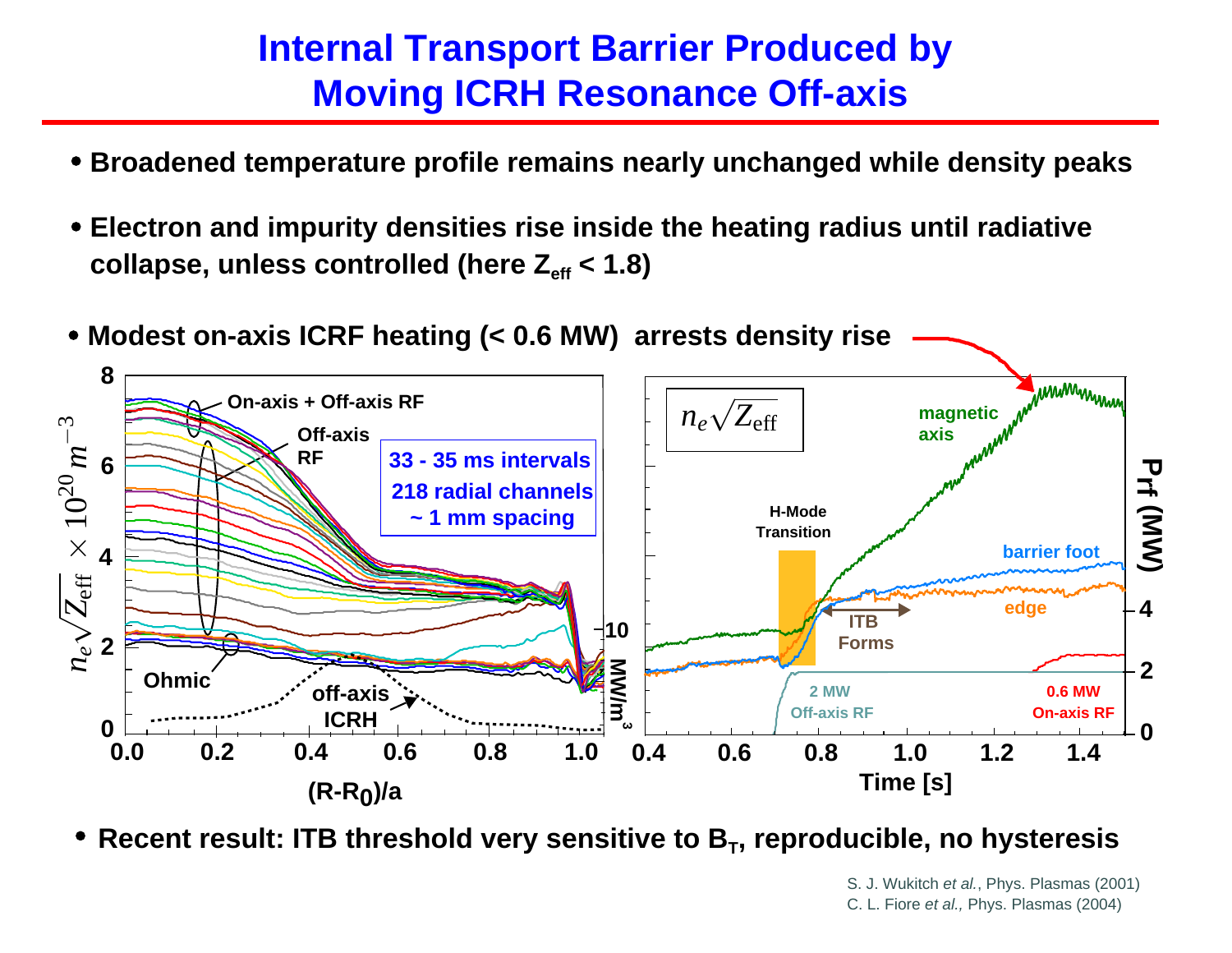### **C-Mod ITBs Provide Test Bed for Particle Transport Studies**

**Density slowly peaks while temperature profile remains ~fixed.**

$$
\frac{\partial n_e}{\partial t} + \nabla \cdot (\mathbf{\Gamma}_{\text{Ware}} + \mathbf{\Gamma}_{\text{turb}}) = 0
$$

**(no particle sources or sinks) Absence of central fueling** 

- **TEM is dominant mode; particle transport remains diagonal**
- Very high core densities  $\sim 6 \times 10^{20}$  m<sup>-3</sup>
- **No net momentum input**  $\mathsf{T}_\mathsf{i} = \mathsf{T}_\mathsf{e}$
- **Monotonic q-profiles, small Shafranov shift (no precession drift reversal)**
- **Impurity accumulation controlled with on-axis ICRH (Zeff<1.8)**
- **Varying on-axis ICRH power varies core density rate of rise.**

```
Reasons for ITB formation? What is mechanism for control? 
Similar density profile control with external ICRH or ECH:
DIII-D [E. J. Doyle et al., BAPS (2002)]
JT60-U [S. Ishida et al., Phys. Plasmas (2004)]
                                              ASDEX-U [Stober et al., Nucl. Fusion (2001)]
                                              JET [Suttrop et al., Phys. Plasmas (2002)] 
          reverse shear ITBs<u>spontaneous peaking H-Modes (find D<sub>eff</sub> ~ χ<sub>eff</sub>/4)</u>
```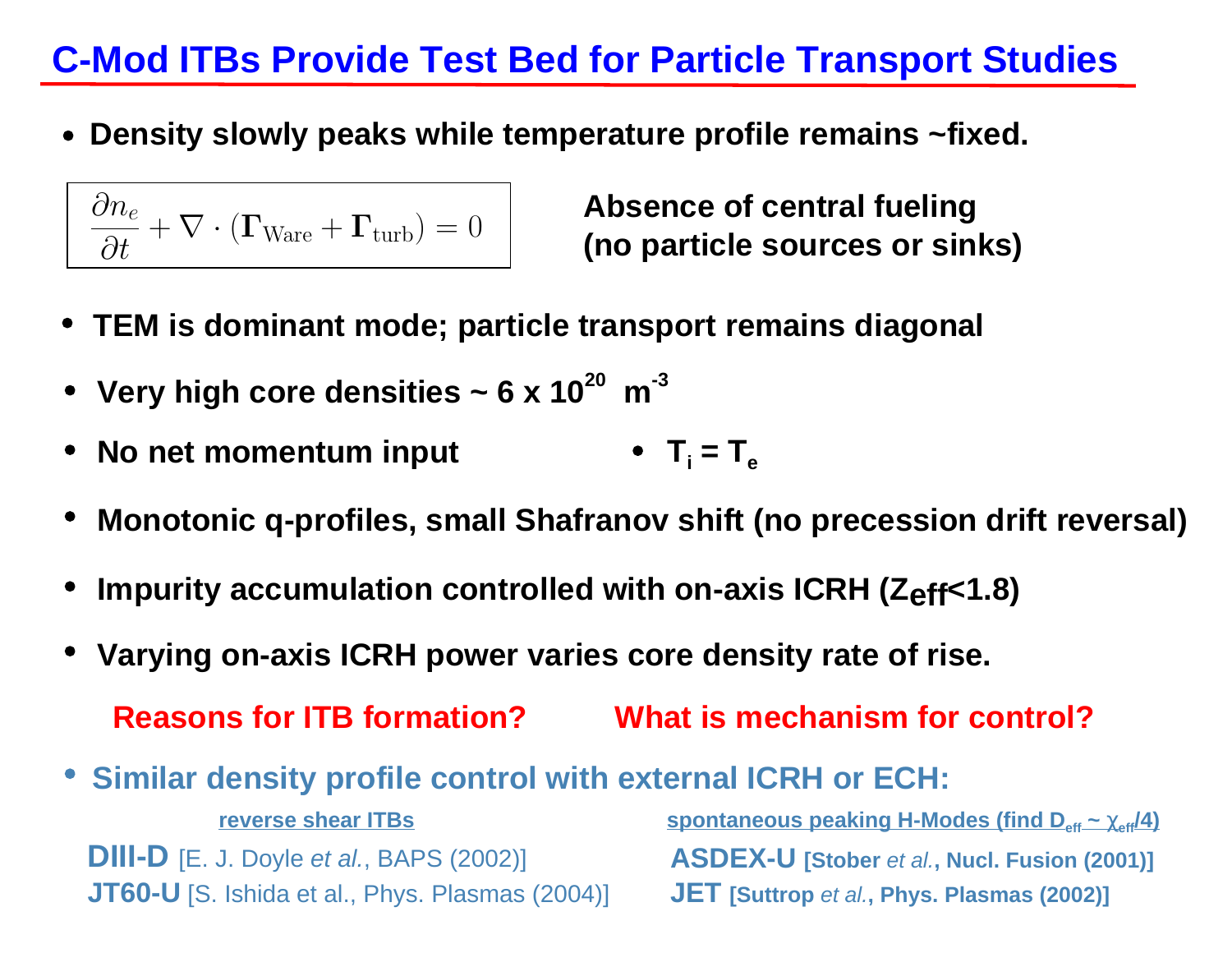#### **Neoclassical Pinch together with Reduced Turbulent Transport Sufficient for Barrier Formation**



**Ware pinch is sufficient, but is there also a turbulent pinch?**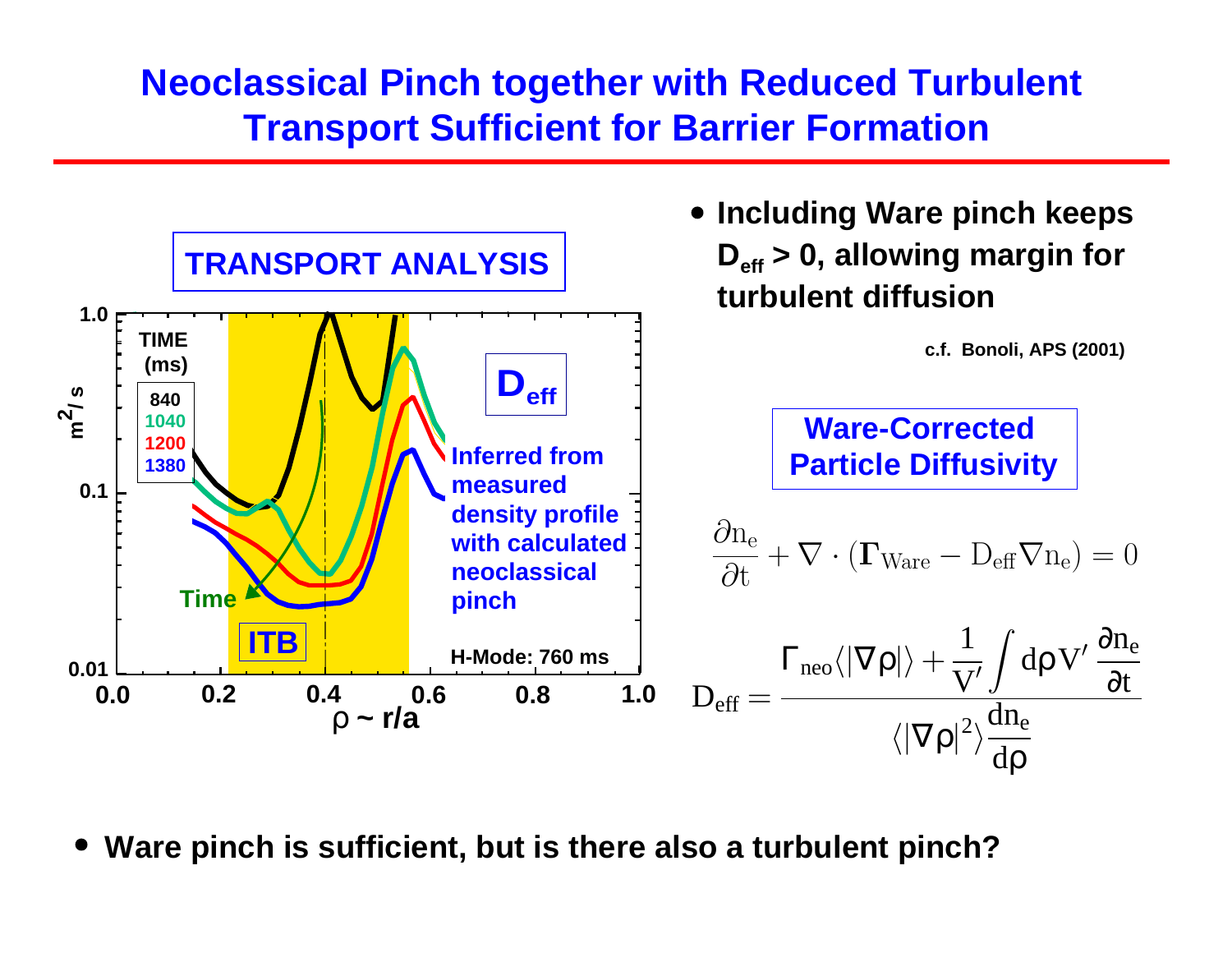#### **ITB formation ceases at each radius with TEM onset**



**In late phase of discharge, toroidal rotation is small, ExB shear unimportant**

- **Density gradient scale length comes to steady state with TEM onset (~ 1.0 sec)**
- **On-axis ICRH increases temperature starting 1.25 sec**

**D<sub>eff</sub> ceases to drop when TEM goes unstable (~ 1.0 sec)**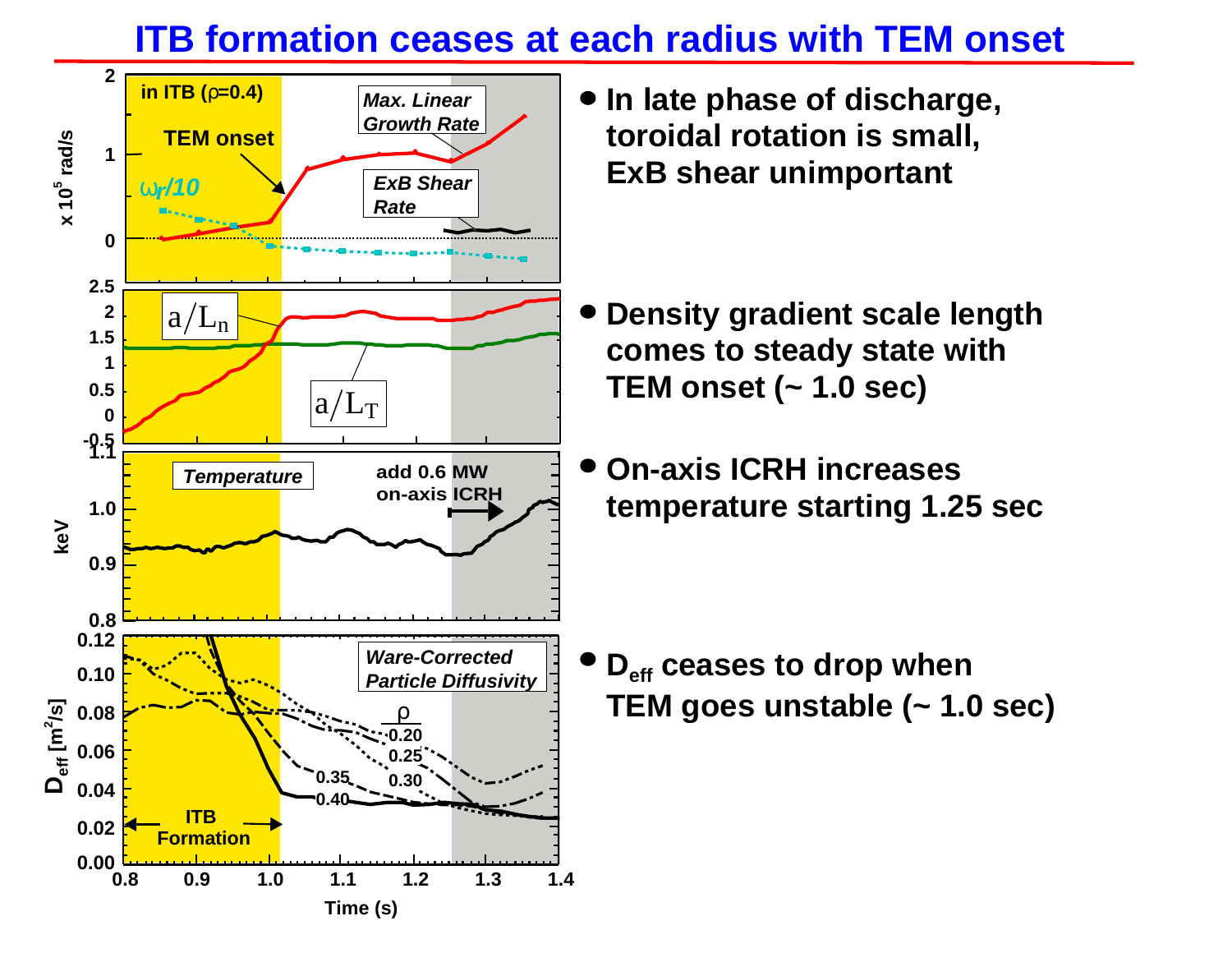## **Gyrokinetic Simulations Using GS21,2 Code**

- 
- Nonlinear, gyrokinetic Vlasov, initial-value, flux-tube representation<br>General magnetic geometry, multiple species, electromagnetic, Lorentz collisions<br>Linearly benchmarked, electrostatic nonlinear benchmarks completed<br>We
- **Linearly benchmarked, electrostatic nonlinear benchmarks completed**
- 
- **We have developed tools<br>GS2 runs prepared & run<br>reassembled into profiles** -**GS2 runs prepared & run automatically for each radius and time of interest, reassembled into profiles**
- **Linear stability analysis, data preparation, results plotting benchmarked against FULL and GKS codes, for TEM in JT60-U and DIII-D ITBs**

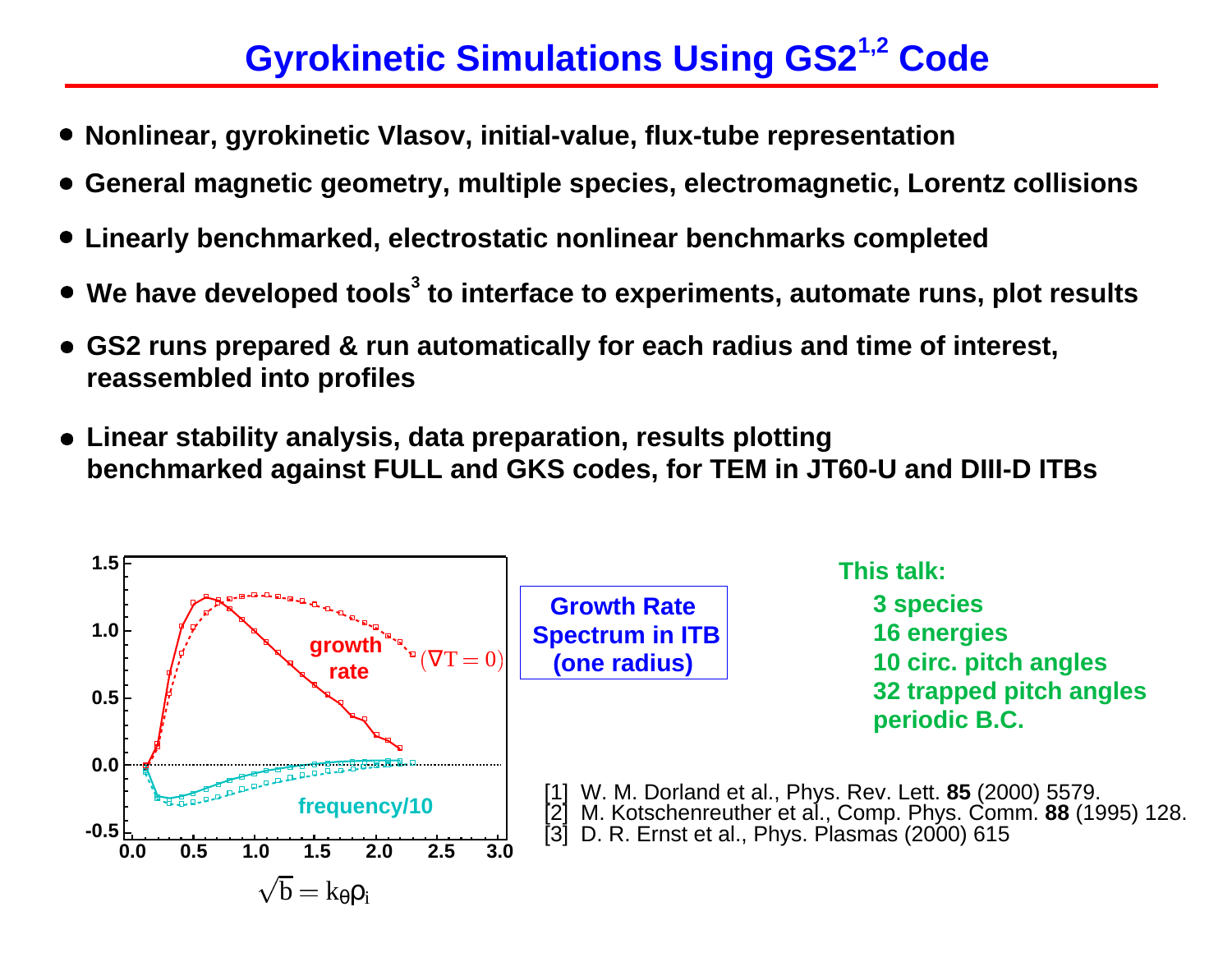#### **Gyrokinetic Stability Analysis: TEM forms in Barrier**



**2 MW off-axis + 0.6 MW on-axis ICRH, Double Barrier, 1.34 sec (late in time)**

- **Phase velocity in electron direction**
- **Vanishes with adiabaticelectrons** $\bullet$
- **Driven solely by density gradient**
- **Usual toroidal ITG modes outside ITB foot**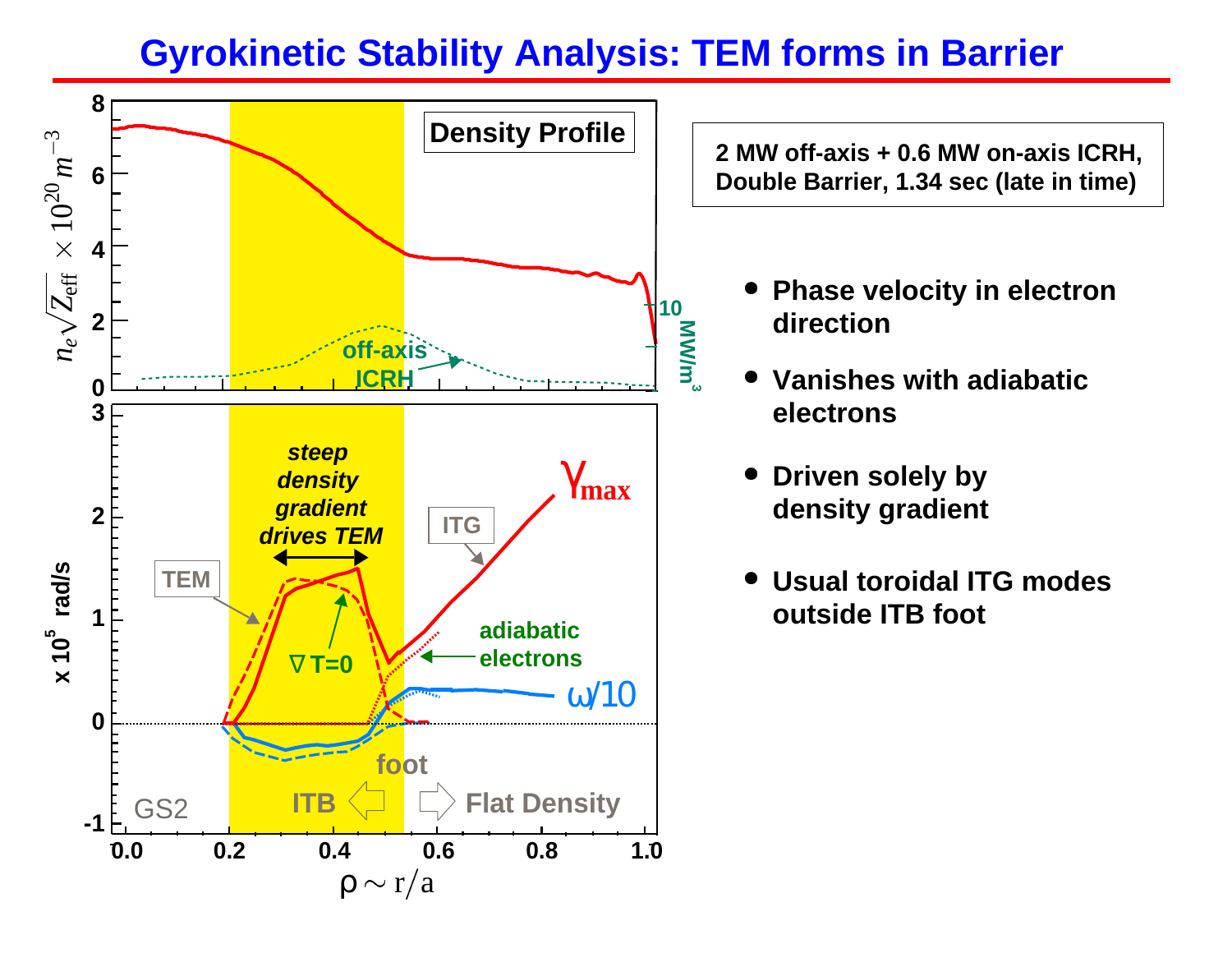#### **GS2 in Qualitative Agreement with Existing Linear Theory for TEM**

**Simplest dispersion relation**

$$
1 - \frac{\omega_{*e}}{\omega} + \frac{\eta_i \omega_{*e} \omega_{De}}{\omega^2} + \frac{n \tau}{n} \frac{2}{\sqrt{\pi}} \int_0^\infty dx \sqrt{x} \frac{\omega - \omega_{*e} [1 + \eta_e (x - 3/2)]}{\omega - \bar{\omega}_{De}(x)} |_{x = E/T} = 0
$$



C. Z. Cheng and L. Chen, Nucl. Fusion 21, 403 (1981).

**keep resonance**

$$
\gamma \simeq \omega_{*e} \frac{n_T}{n} 2\sqrt{\pi} \eta_e (x_0 - 3/2) x_0^{3/2} e^{-x_0}
$$

$$
x_0 = R/L_n \qquad \text{note threshold}
$$

#### expand integral in fluid limit  $\;\omega_{De} \ll \omega$



- **Temperature gradient suppresses short wavelength modes**
- **Critical density gradient increases with temperature gradient**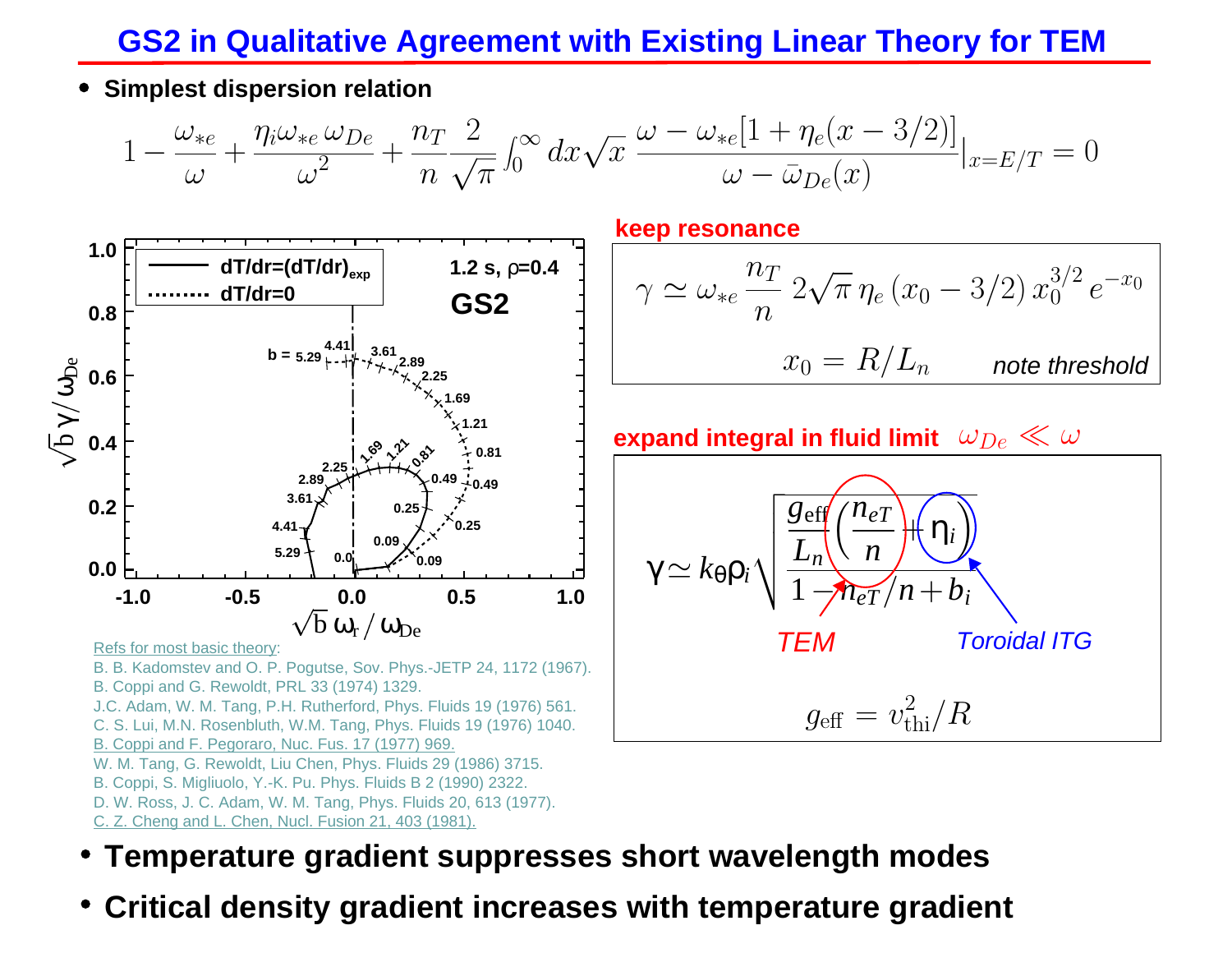#### **Gradients in ITB Initially Follow ITG Stability Boundary, Allowing Ware Pinch to Peak Density**

- **Several hundred linear GS2 runs trace out stability boundaries** (holding  $Z_{\text{eff}}$  = const.)
- **Initially, ITB marginally stable to toroidal ITG**  modes (L→H 0.75-0.80 s)
- **As L <sup>n</sup>shortens (< 1 sec), "Trapped-Electron-ITG" modes weakly grow**
- **When pure TEM stability boundary is crossed, trajectory stagnates near**

**a/L n~ 2.0**

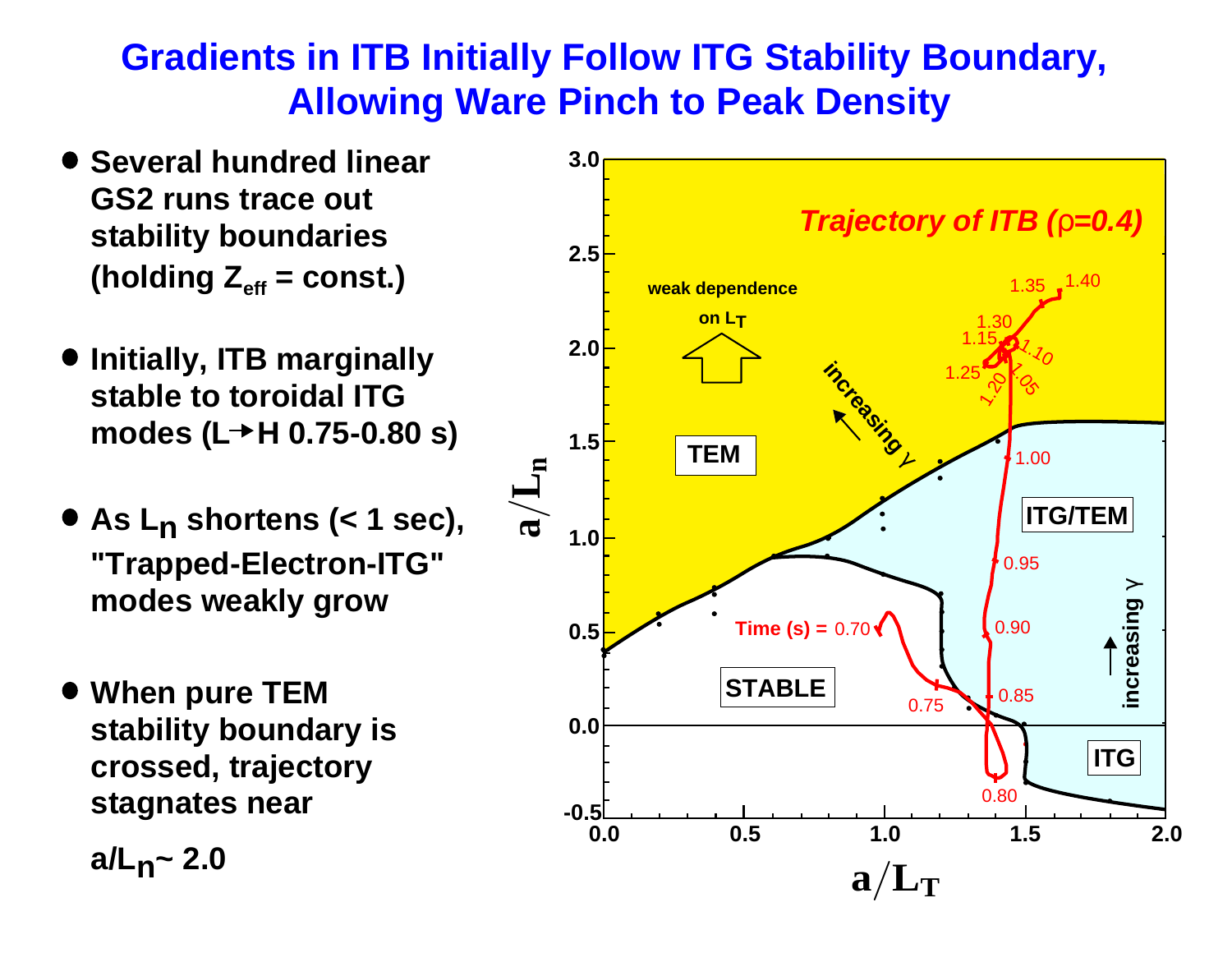### **Nonlinear simulations show early pinch in ITB is negligible**

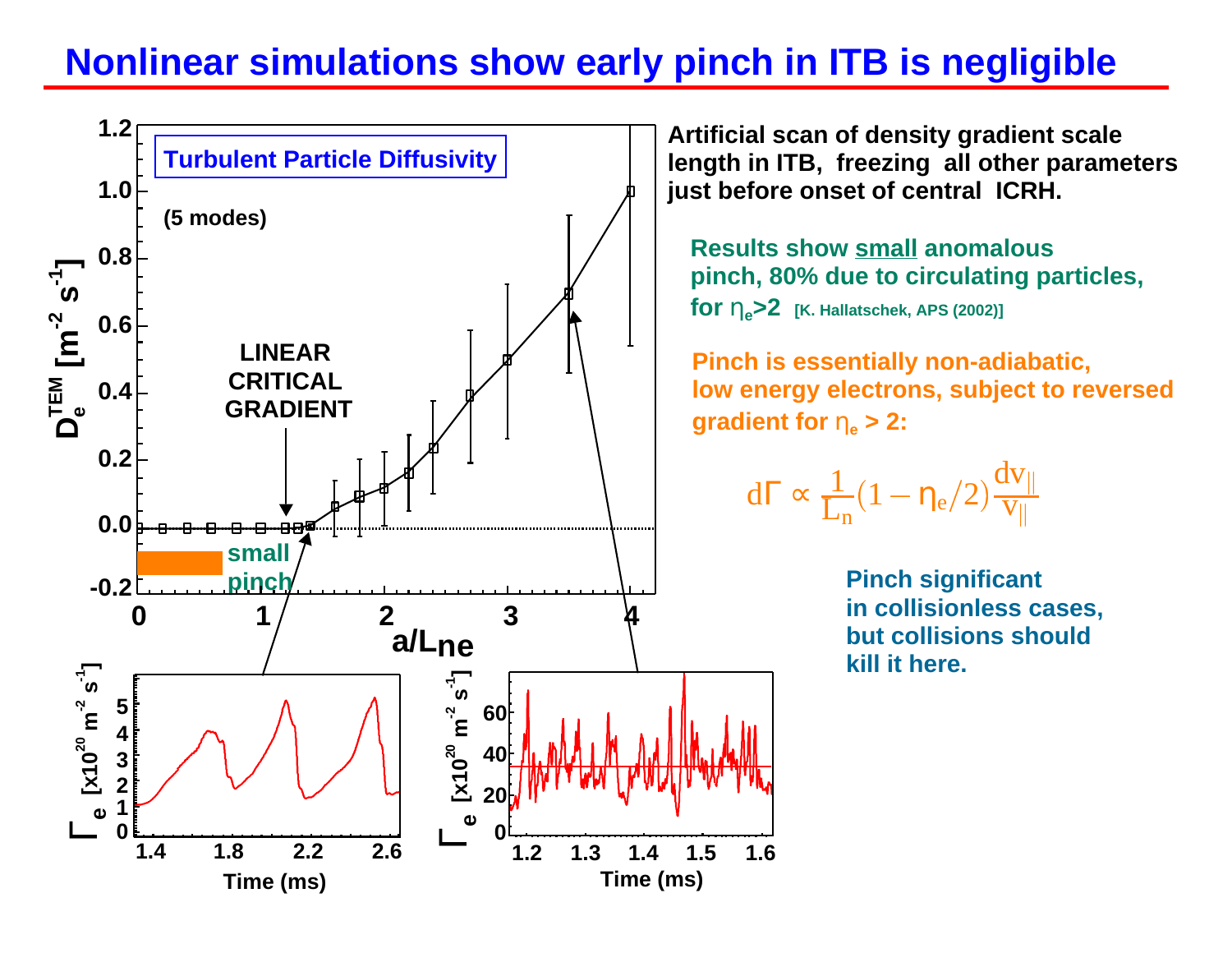#### **Flux Near Marginal Stability Characterized by Explosive Zonal Flow Bursts**



**Zonal flows initially driven by Reynolds stress until K-H parasitic instabilities develop with explosive growth rates (Rogers secondaries)**

**[Rogers, Dorland, Hammett, PRL (2000)].**

 $\gamma_{\rm ZF} \propto |\Phi|_{\rm TEM}$  $|\Phi|_{\rm ZF} \propto \exp[e^{\gamma_{TEM}t}$ ]

- **Following explosive growth of zonal flows, primary modes are stabilized and then re-grow**
- **Details of zonal flow dynamics with non-adiabatic electronsunder current investigation**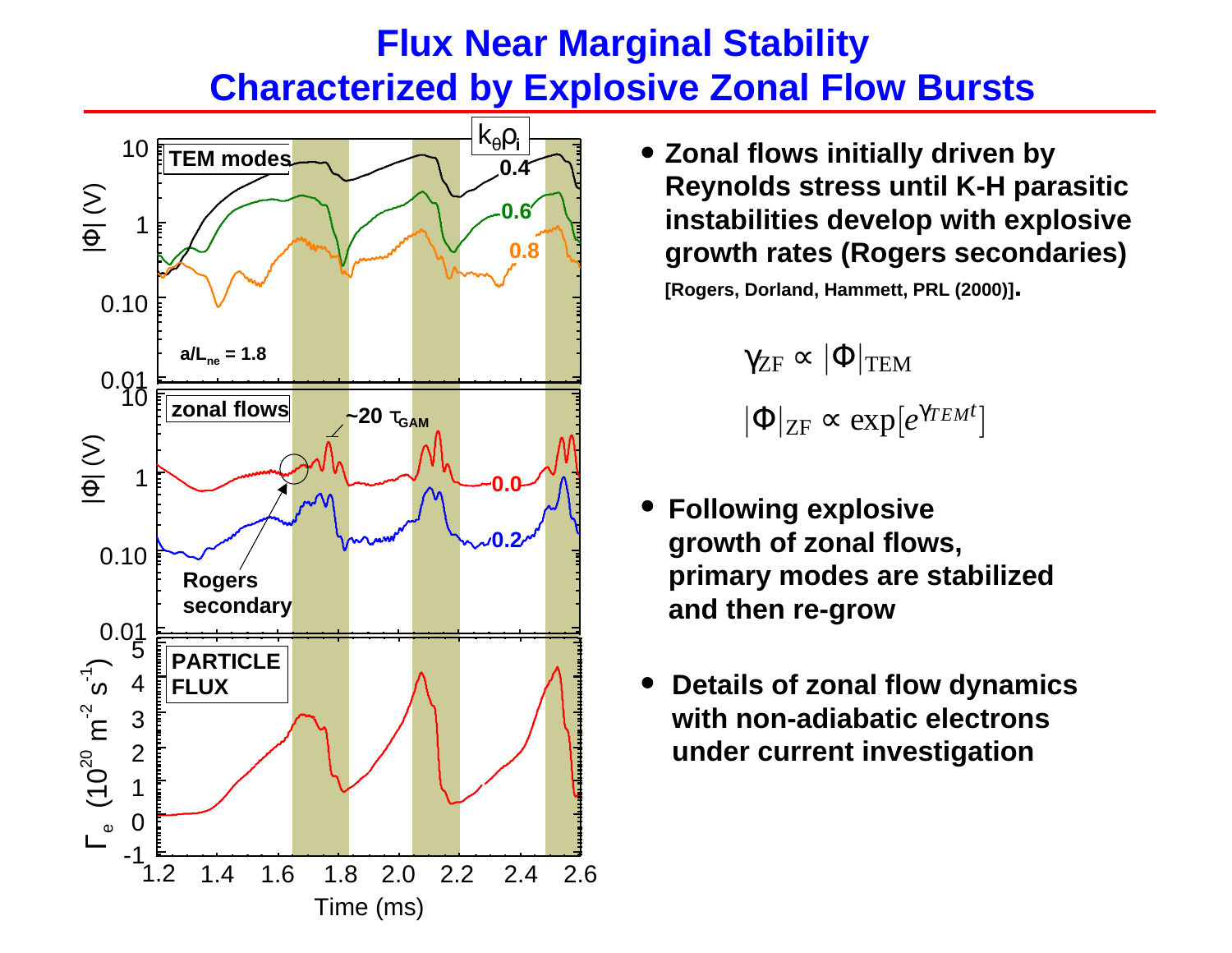### **New Nonlinear Upshift of TEM Critical Density Gradient**



**"High" resolution simulations at 1.20 sec,**  ρ**=0.4 in ITB**

> 11 poloidal modes 85 radial modes

- **Analagous to Dimits shift of critical ion temperature gradient for toroidal ITG turbulence [A. M. Dimits** et al.**, PoP (2000)].**
- **Appears to result from being in a parameter regime where zonal flows are stable andundamped by collisions [Rogers, Dorland, Hammett, PRL (2000)].**
- **Shift persists with strong ion-ion collisions (as shown with**  <sup>ν</sup>**\*e ~ 0.8)**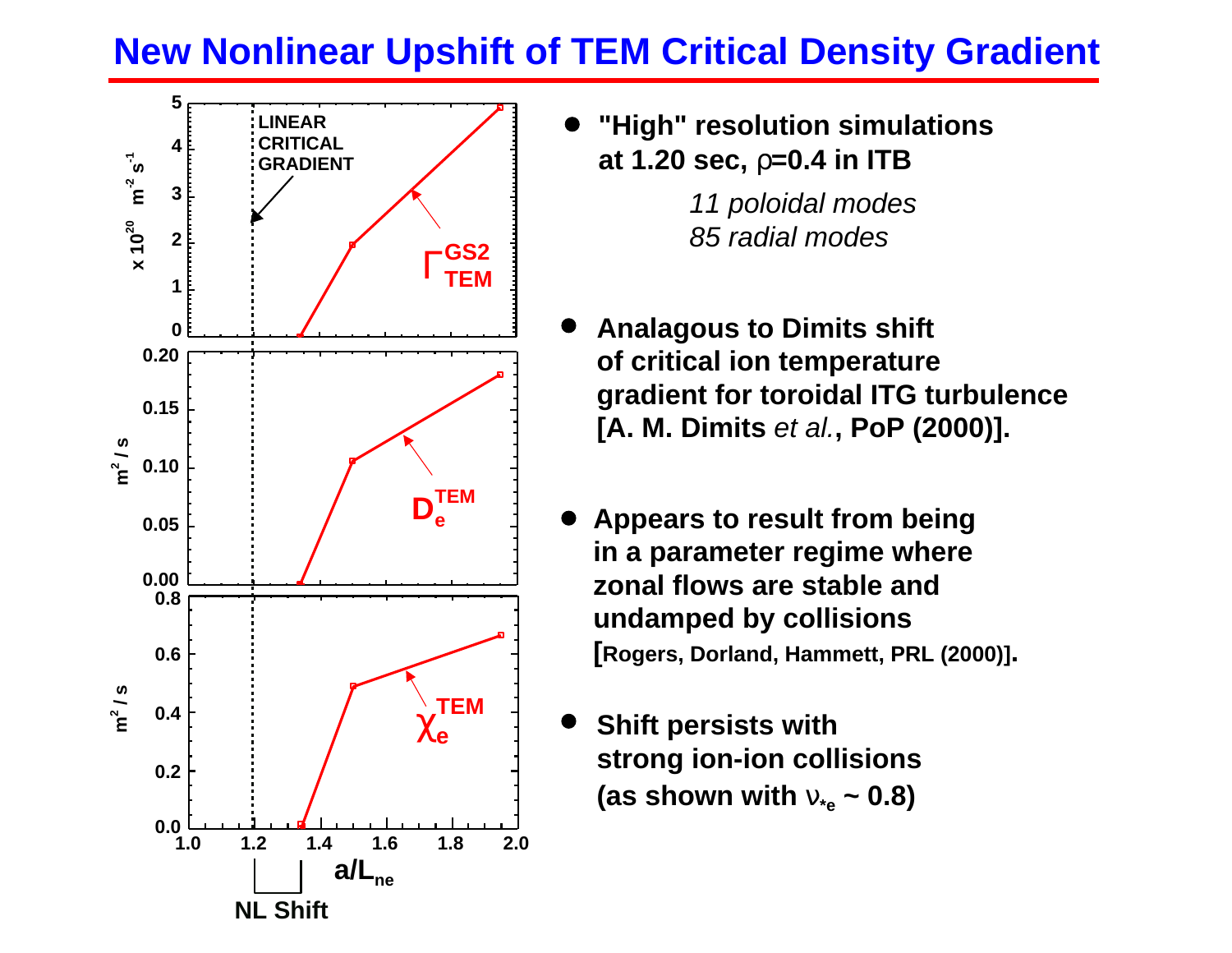#### **Nonlinear Gyrokinetic Simulations Using GS2 Show Increase in Particle Diffusivity During Central ICRH**



**k y** ρ**i spectrum, and weak shear causes extension along field line TEM simulations require extended**

$$
k_x = \hat{s} \theta k_y
$$

- **Poloidal extension requires very high radial resolution**
- **Closer to marginal stability at 1.20 sec: bursty transport**
- **Long run shows no drift in average**

**Converged 11 mode run shows diffusivity doubles with central heating on.**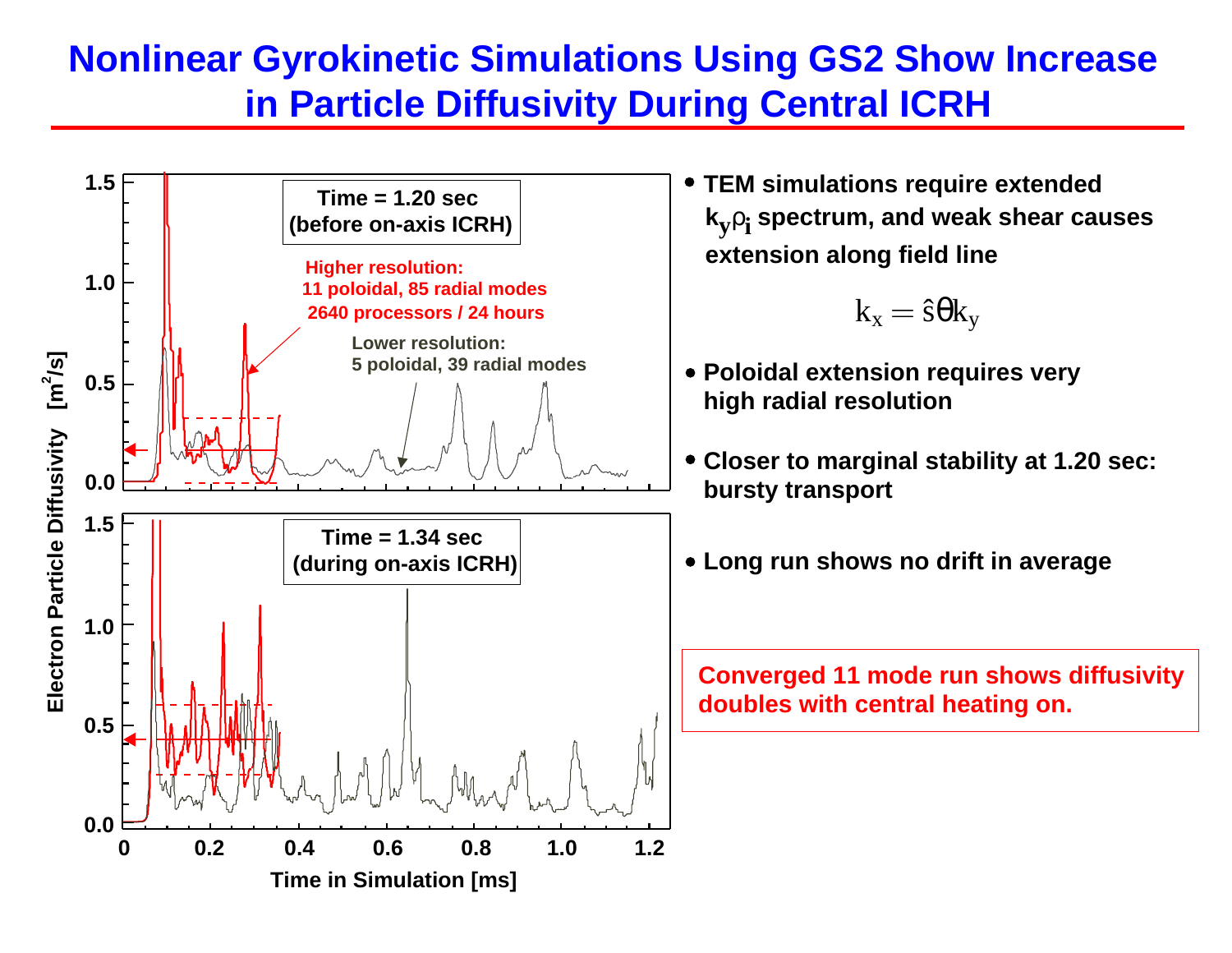#### **Gyrokinetic Turbulence Simulations Reproduce Inferred Particle/Heat Transport in C-Mod ITB**

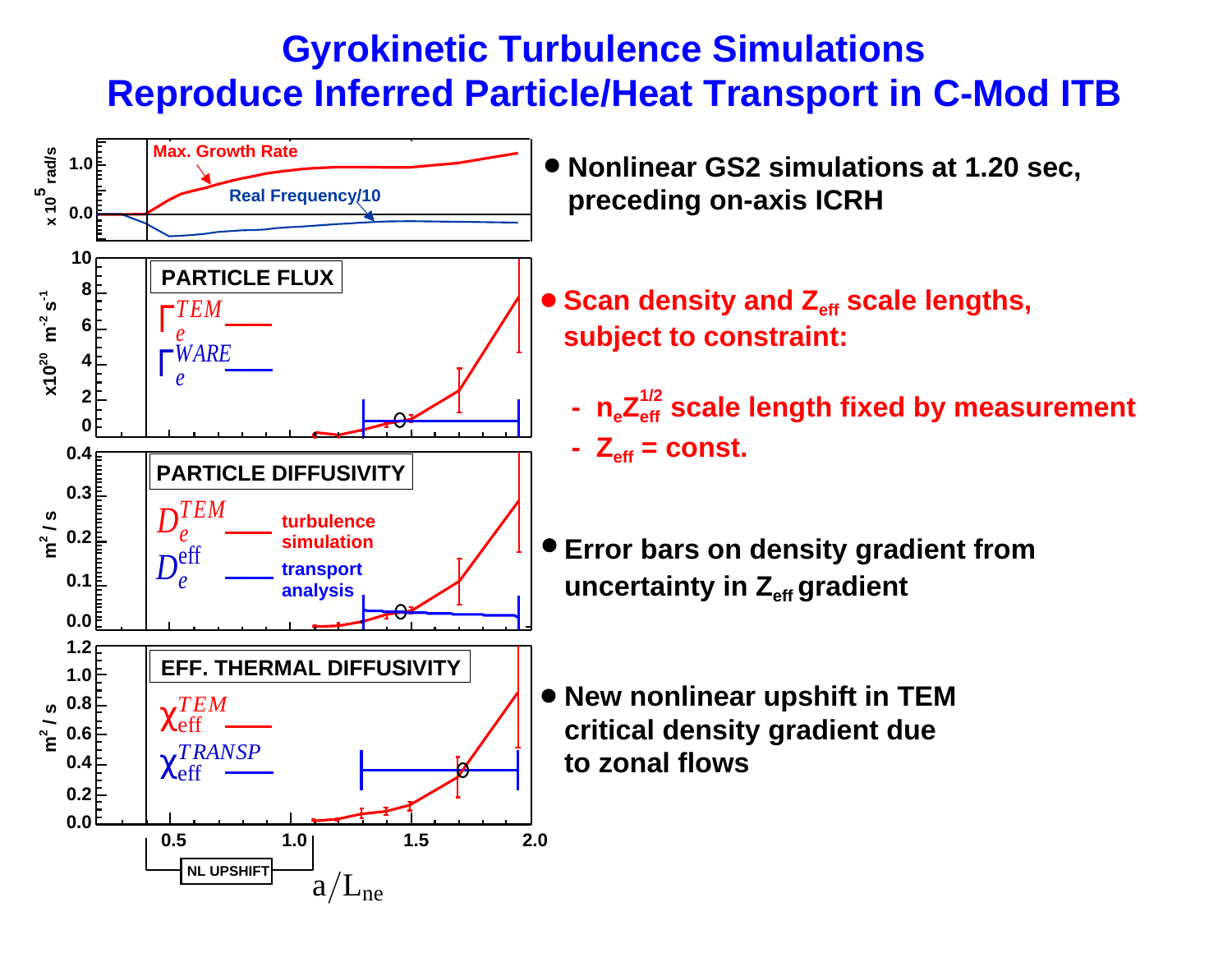#### **Gyro-Bohm Scaling Dominates Temperature Dependence of TEM Turbulent Transport in this Parameter Range**

- **Central heating increases TEM driven flux through temperature.**
- GS2 is flux-tube (radially local)  $\Box$ > gyroBohm scaling.
- ρ**\* =1/188 in C-Mod: local should be ok. [Candy, Waltz, Dorland, Phys. Plasmas (2004)]**